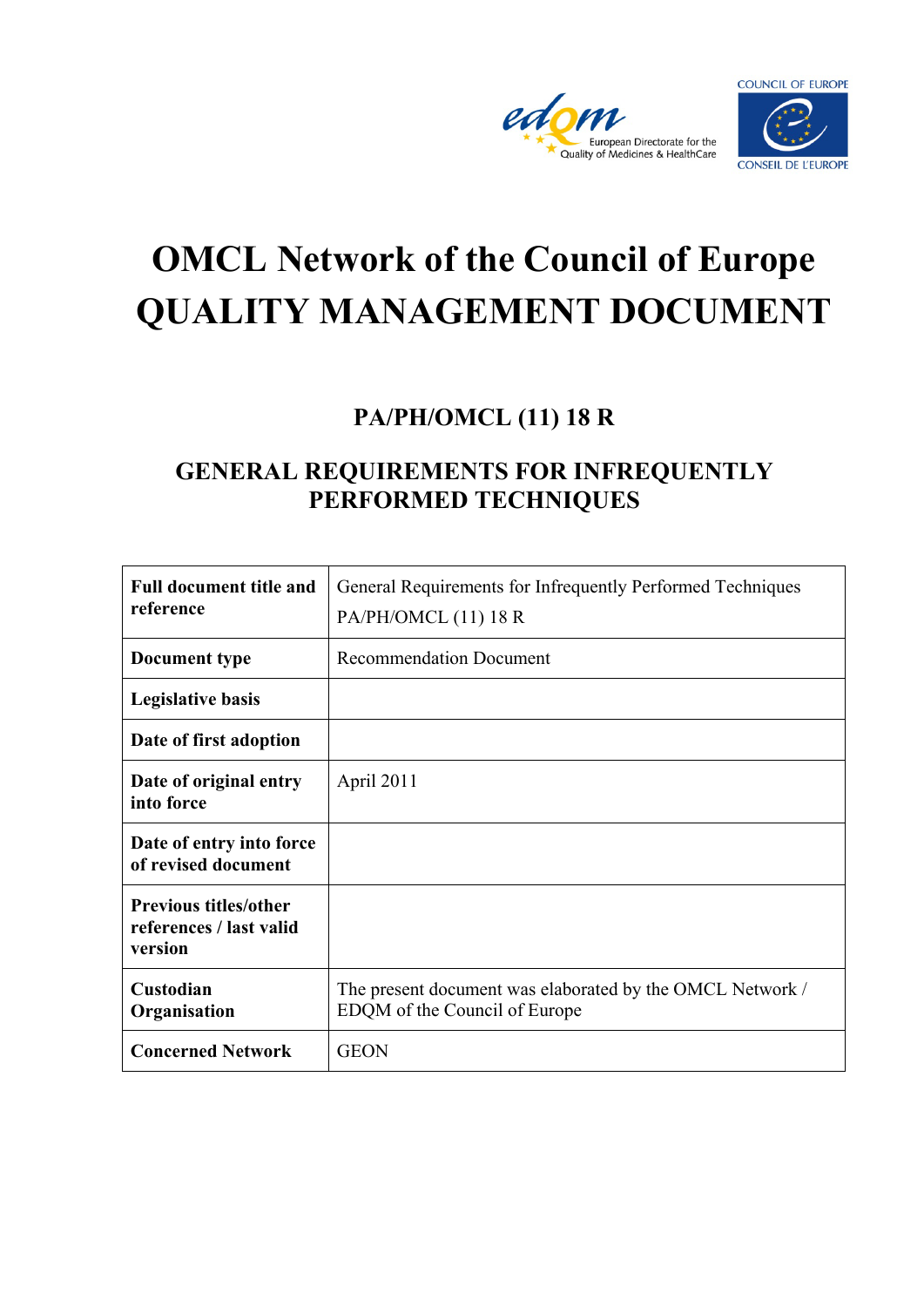#### **GENERAL REQUIREMENTS FOR INFREQUENTLY PERFORMED TECHNIQUES**

#### **Scope**

This document describes a practical approach to maintaining ISO/IEC 17025 compliance for techniques or tests which are performed infrequently (e.g. less than once a year). It covers situations where the Laboratory does not receive products to test for significant periods of time (e.g. over a year). The Laboratory shall demonstrate the ability to assure the veracity of test results in a timely manner when the technique is performed.

#### **General requirements**

The Laboratory shall identify the technique or product area and justify why accreditation or compliance shall be maintained in the absence of products to test. Interested parties shall be informed of the intention to adopt a 'low maintenance' approach for retaining accreditation or compliance for the technique (e.g. National Accreditation body, Management, Quality Management unit, customers, subcontractors). Periodic reviews shall be undertaken to determine when it is no longer viable or necessary to perform the technique or test the product.

The Laboratory shall:

- Estimate the time required to reactivate the technique;
- Consider the consequences of failing to meet timescales for reporting test results;
- Ensure that the technique remains compliant with the standard and the Laboratory's Quality system;
- Ensure that Management and technical staff have the knowledge, expertise and authority to report results at short notice;
- Notify the Quality Management unit when the technique is to be performed and results are to be reported;
- Participate in internal audits, but not more often than the Laboratory is required to perform the technique;
- Regularly review the justification for a 'low maintenance' approach.

**Justification** for the following 3 areas shall be documented:

#### 1. Equipment

Ensure that equipment is identified, calibrated and qualified before a test is performed.

### 2. Staff competence

- Identify staff with the relevant training and competence for the technique;
- Consider the minimum reasonable period of time for trained staff to retain competence for the technique;
- Define criteria for maintaining competence, for example,
	- o perform similar techniques regularly,
	- o perform the technique periodically,
	- o participate in Proficiency Testing Schemes (PTS), inter-laboratory comparisons.